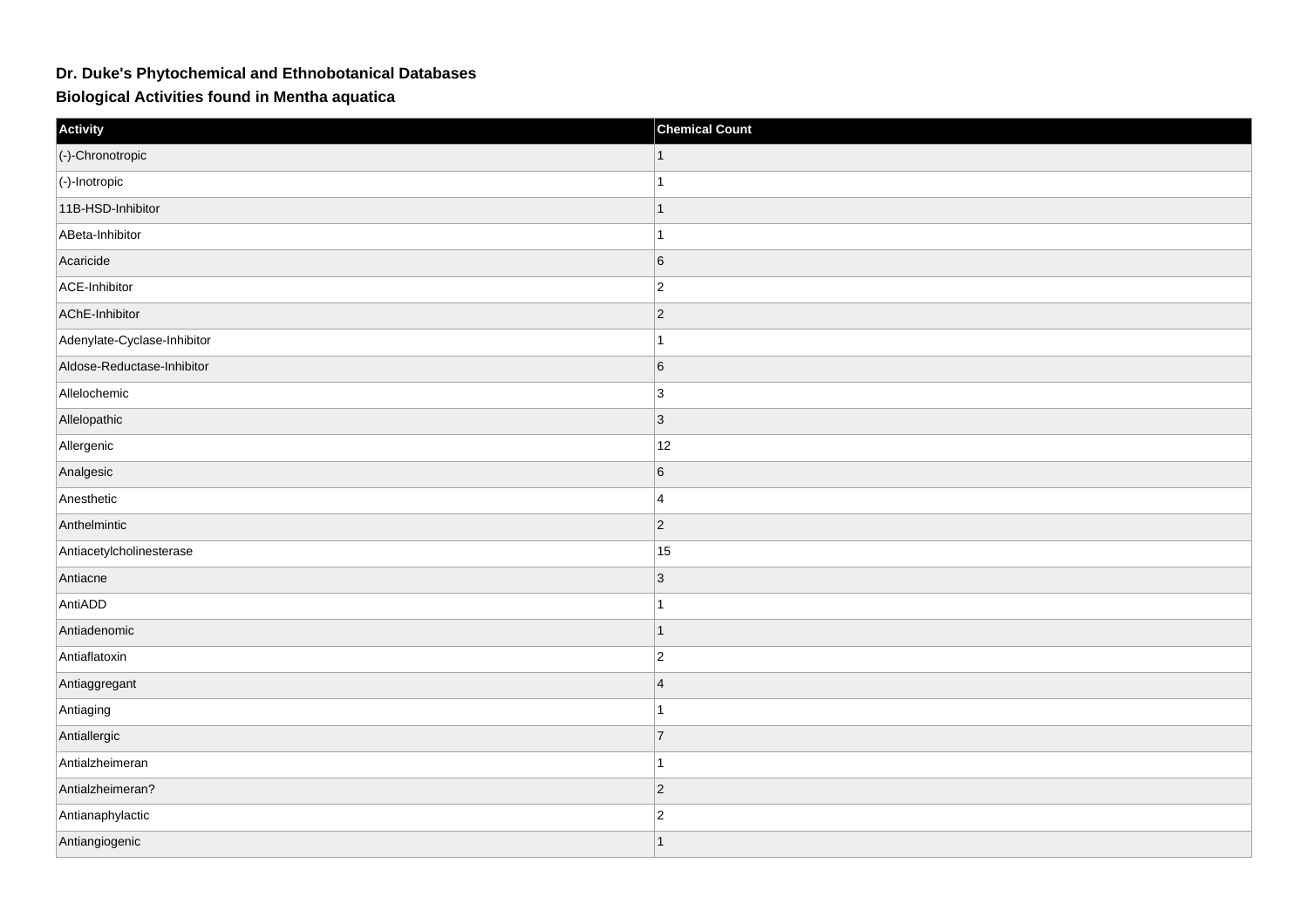| Activity            | <b>Chemical Count</b> |
|---------------------|-----------------------|
| Antianoxic          | $\vert$ 1             |
| Antiarrhythmic      | $\overline{1}$        |
| Antiasthmatic       | $\overline{4}$        |
| Antiatherosclerotic | $\overline{1}$        |
| Antibacillary       | $\overline{c}$        |
| Antibacillus        | $\mathbf 1$           |
| Antibacterial       | 16                    |
| Antibronchitic      | $\overline{2}$        |
| Anticancer          | $\overline{2}$        |
| Anticancer (Cervix) | $\vert$ 1             |
| Anticancer (Lung)   | $\overline{1}$        |
| Anticariogenic      | $\vert 5 \vert$       |
| Anticatarrh         | $\mathbf{1}$          |
| Anticholinesterase  | $ 2\rangle$           |
| Anticoagulant       |                       |
| Anticolic           | $\vert$ 1             |
| Anticomplementary   | $\overline{c}$        |
| Anticonvulsant      | $ 2\rangle$           |
| Antidandruff        | $\mathbf{1}$          |
| Antidepressant      | $\overline{1}$        |
| Antidermatitic      | $\overline{c}$        |
| Antidiarrheic       | $\vert$ 1             |
| Antidysenteric      | $\mathbf 1$           |
| AntiEBV             | $\mathbf 1$           |
| Antiedemic          | $\overline{4}$        |
| Antiescherichic     | $ 2\rangle$           |
| Antiesophagitic     | $\overline{1}$        |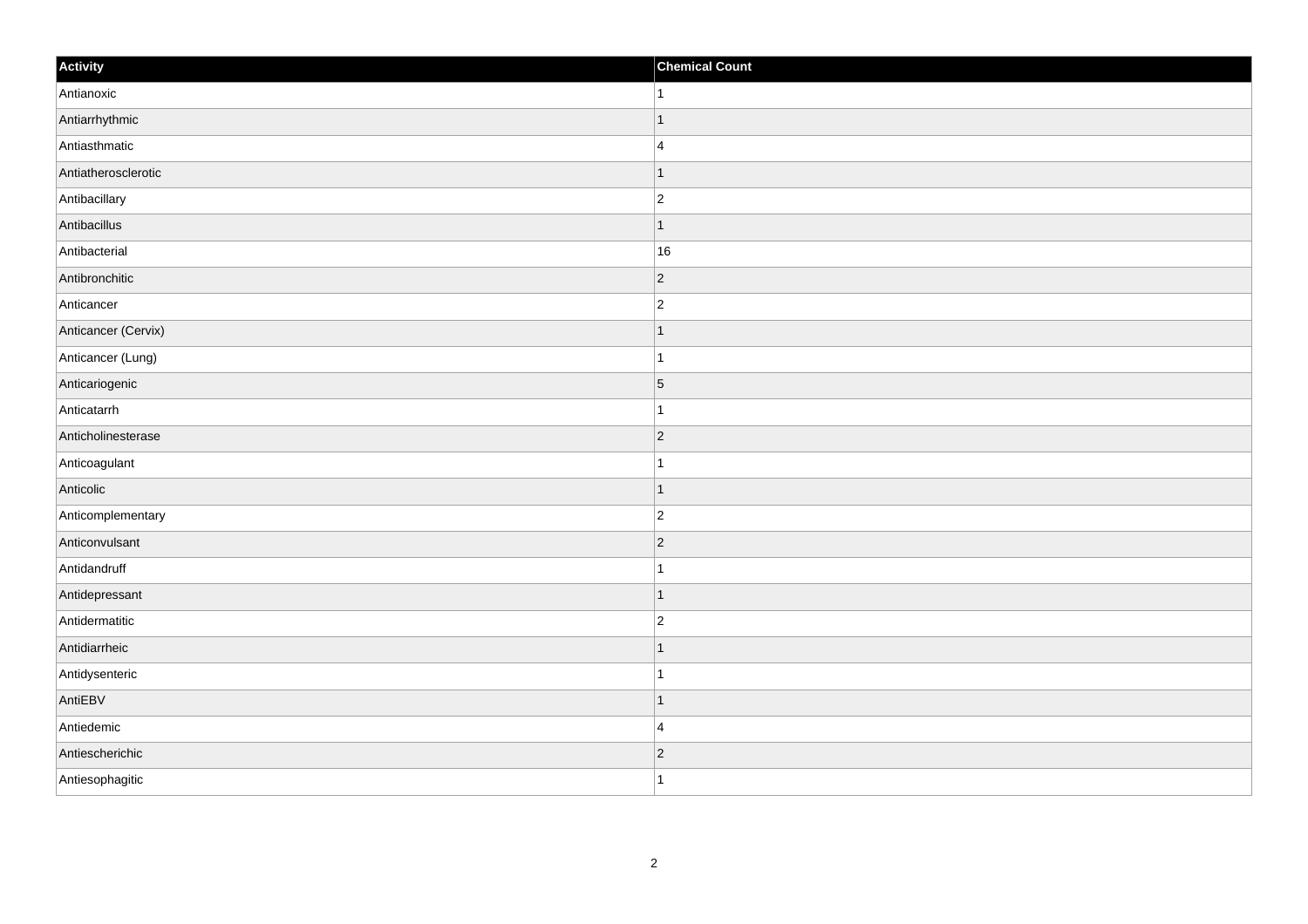| Activity           | <b>Chemical Count</b>    |
|--------------------|--------------------------|
| Antiestrogenic     | $\vert$ 1                |
| Antifatigue        |                          |
| Antifeedant        | $\overline{\mathbf{8}}$  |
| Antiflu            | 3                        |
| Antigliomic        | $\overline{\phantom{a}}$ |
| Antiglutamaergic   |                          |
| Antigonadotropic   | $\vert$ 1                |
| Antihalitosic      | $\overline{2}$           |
| Antihelicobacter   |                          |
| Antihemolytic      |                          |
| Antihepatotoxic    | $\overline{2}$           |
| Antiherpetic       | $\overline{2}$           |
| Antihistaminic     | $6\overline{6}$          |
| AntiHIV            | $\overline{3}$           |
| Antihypertensive   |                          |
| Antihyperthyroid   |                          |
| Antiinflammatory   | 10                       |
| Antiintegrase      |                          |
| Antilaryngitic     | $\overline{1}$           |
| Antileishmanic     | 1                        |
| Antileukemic       | $\vert$ 2                |
| Antileukotriene    | $\overline{1}$           |
| Antilipolytic      | $\overline{2}$           |
| Antilipoperoxidant | -1                       |
| Antilisteria       | $\vert$ 2                |
| Antilithic         |                          |
| Antilithic?        | $\overline{\phantom{a}}$ |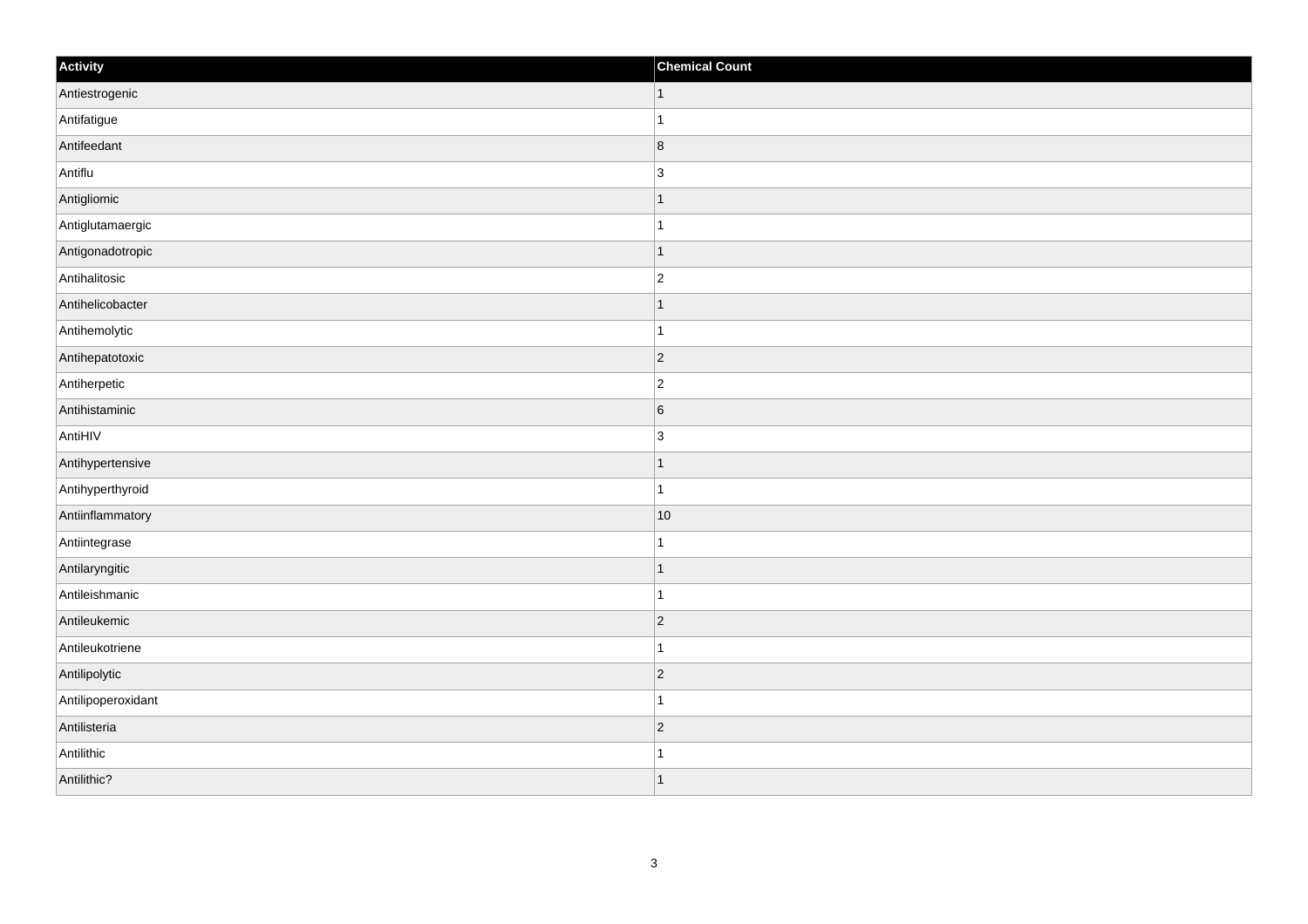| Activity                 | <b>Chemical Count</b> |
|--------------------------|-----------------------|
| Antilymphomic            | $ 2\rangle$           |
| Antimalarial             | $\mathbf{1}$          |
| Antimange                | $\mathbf{1}$          |
| Antimelanomic            | $\vert$ 1             |
| Antimetastatic           | $\vert$ 1             |
| Antimetastatic (Stomach) | $\mathbf{1}$          |
| Antimite                 | $\mathbf{1}$          |
| Antimutagenic            | $\vert 8 \vert$       |
| Antinephritic            | $\vert$ 2             |
| Antineuralgic            | $\vert$ 1             |
| Antinitrosaminic         | $ 2\rangle$           |
| Antinociceptive          | $ 2\rangle$           |
| Antiobesity              | $\mathbf{1}$          |
| Antiodontalgic           | $\mathbf{1}$          |
| Antionychyotic           | $\mathbf{1}$          |
| Antiophidic              | $\vert$ 1             |
| Antioxidant              | 9                     |
| Antioxidant (LDL)        | $\mathbf{1}$          |
| Antipeptic               | $\mathbf{1}$          |
| Antiperistaltic          | $\vert$ 1             |
| Antipharyngitic          | $\vert$ 1             |
| Antiplaque               | $ 2\rangle$           |
| Antipneumonic            | $\mathbf{1}$          |
| Antiproliferant          | $\vert 4$             |
| Antiproliferative        | $\mathbf{1}$          |
| Antiprostaglandin        | $\mathbf{1}$          |
| Antiproteolytic          | $\vert$ 1             |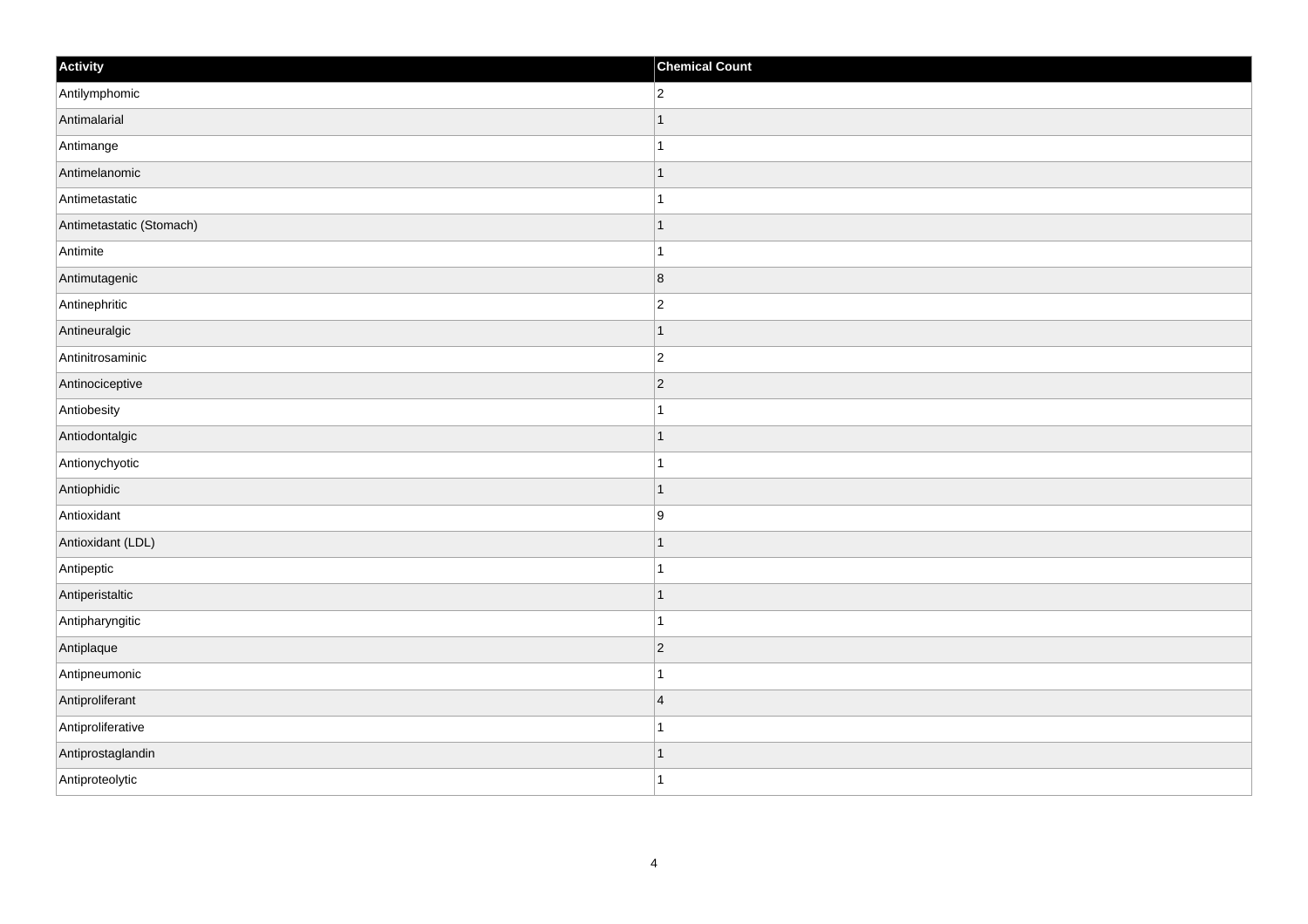| Activity             | <b>Chemical Count</b> |
|----------------------|-----------------------|
| Antipruritic         | $\vert$ 1             |
| Antipulmonotic       | $\overline{1}$        |
| Antipyretic          | 2                     |
| Antiradicular        | $\overline{3}$        |
| Antirenitic          | $\mathbf 1$           |
| Antirheumatalgic     | 1                     |
| Antirheumatic        | $ 2\rangle$           |
| Antirhinitic         | $\mathbf 1$           |
| Antisalmonella       | 3                     |
| Antiseptic           | 11                    |
| Antishock            | $\overline{2}$        |
| Antisinusitic        | $\overline{c}$        |
| Antispasmodic        | 13                    |
| Antistaphylococcic   | $\overline{5}$        |
| Antistreptococcic    | 3                     |
| Antistress           | $\mathbf{1}$          |
| Antisyncopic         | $\mathbf{1}$          |
| Antitartar           |                       |
| Antithyreotropic     | $\overline{1}$        |
| Antithyroid          | $\overline{c}$        |
| Antitumor            | $\vert 5 \vert$       |
| Antitumor (Breast)   | $\overline{c}$        |
| Antitumor (Cervix)   | -1                    |
| Antitumor (Colon)    |                       |
| Antitumor (Lung)     | $\vert$ 1             |
| Antitumor (Pancreas) | $\mathbf{1}$          |
| Antitumor (Prostate) | $\vert$ 1             |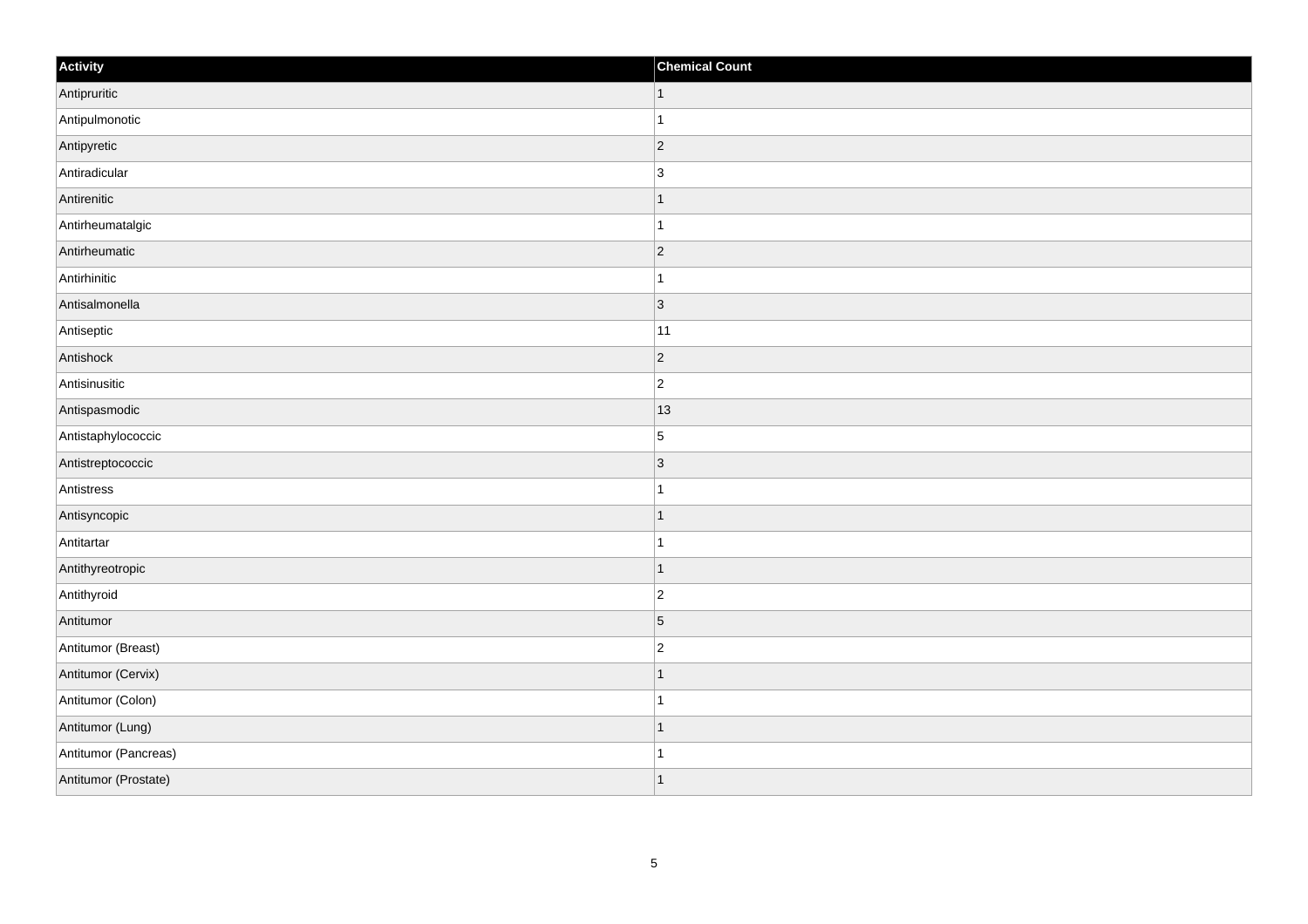| Activity                     | <b>Chemical Count</b> |
|------------------------------|-----------------------|
| Antitumor (Skin)             | $\mathbf 1$           |
| Antitumor (Stomach)          | $\overline{1}$        |
| Antitumor-Promoter           |                       |
| Antitumor-Promoter?          | $\mathbf{1}$          |
| Antitussive                  | $\overline{1}$        |
| Antiulcer                    | $6\overline{6}$       |
| Antiuremic                   | $\overline{ }$        |
| Antivaginitic                | $\mathbf{1}$          |
| Antiviral                    | 8                     |
| Antivulvitic                 | $\mathbf{1}$          |
| Anxiolytic                   | $ 2\rangle$           |
| Apoptotic                    | $\overline{4}$        |
| Aromatase-Inhibitor          | $ 2\rangle$           |
| Astringent                   | $\mathbf 1$           |
| Avifuge                      |                       |
| Barbituate-Synergist         | $\mathbf{1}$          |
| Beta-Glucuronidase-Inhibitor | 1                     |
| Bradycardic                  |                       |
| Bronchomucolytic             | $\overline{1}$        |
| Bronchomucotropic            | $\mathbf 1$           |
| Bronchoprotectant            |                       |
| Bronchorelaxant              | $\overline{1}$        |
| Bronchorrheic                | $\overline{1}$        |
| Calcium-Antagonist           | 5                     |
| Calcium-Antagonist?          | $\mathbf{1}$          |
| Cancer-Preventive            | 11                    |
| Candidicide                  | 6                     |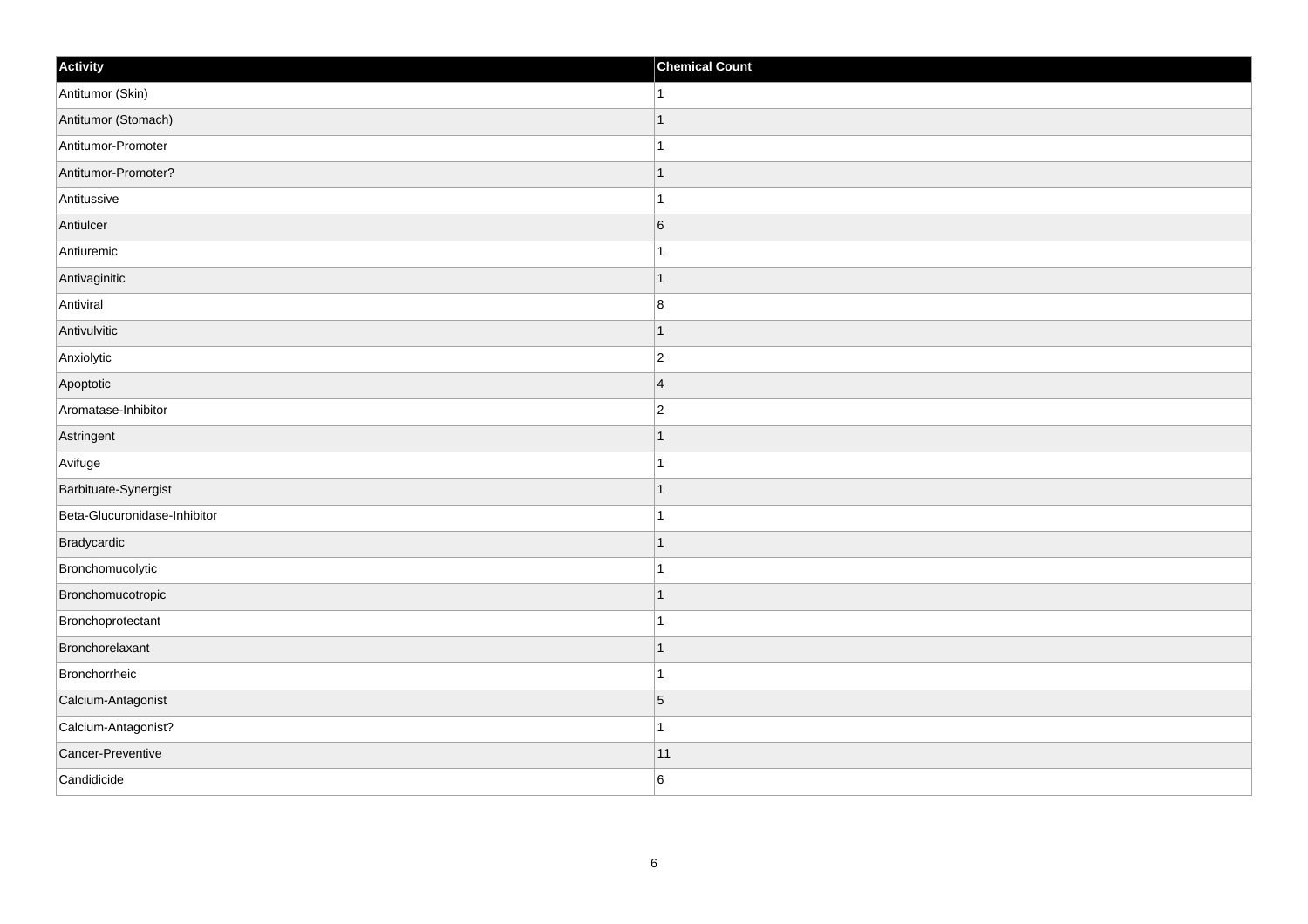| Activity                      | <b>Chemical Count</b> |
|-------------------------------|-----------------------|
| Candidistat                   | $ 3\rangle$           |
| Carcinogenic                  | $\overline{2}$        |
| Carminative                   | 3                     |
| Cerebrotoxic                  | $\overline{2}$        |
| Chelator                      |                       |
| Chemopreventive               | $\overline{c}$        |
| Choleretic                    | $\vert$ 3             |
| Cholesterolytic               | 1                     |
| Ciliotoxic                    |                       |
| CNS-Depressant                | $\overline{4}$        |
| CNS-Inhibitor                 |                       |
| CNS-Stimulant                 | 3                     |
| Coleoptophile                 | -1                    |
| Congestant                    | 1                     |
| Convulsant                    | $\overline{2}$        |
| Corrosive                     |                       |
| Counterirritant               | 3                     |
| COX-1-Inhibitor               | $\overline{c}$        |
| COX-2-Inhibitor               | $\vert$ 2             |
| Culicide                      | $\overline{2}$        |
| Cyclooxygenase-Inhibitor      | $\vert$ 2             |
| Cytochrome-P450-1A1-Inhibitor |                       |
| Cytochrome-P450-Inducer       | -1                    |
| Cytotoxic                     | 3                     |
| Decongestant                  | 1                     |
| Decongestant?                 |                       |
| Degranulant                   | $\overline{ }$        |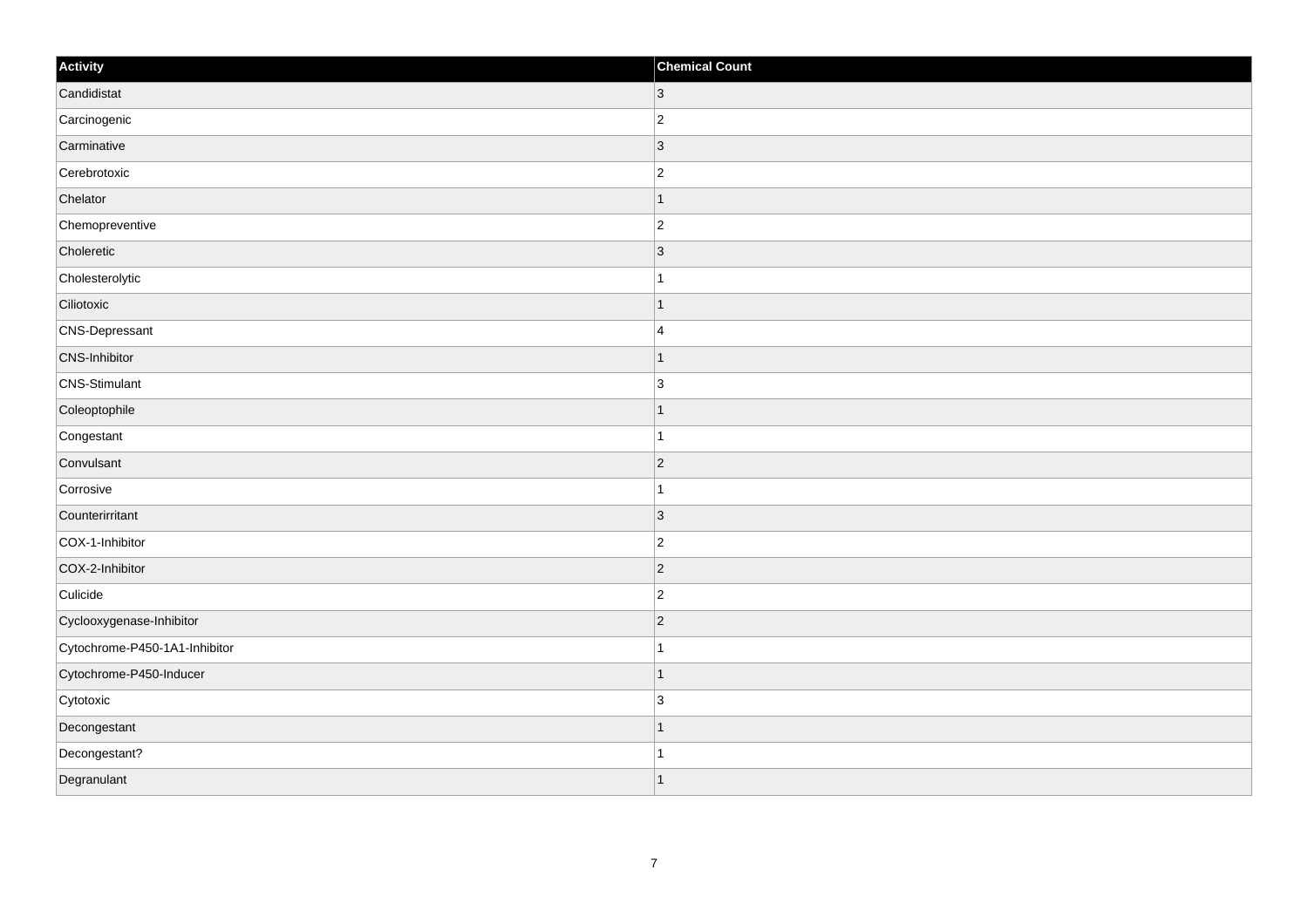| Activity                       | <b>Chemical Count</b> |
|--------------------------------|-----------------------|
| Deiodinase-Inhibitor           | $\overline{2}$        |
| Dentifrice                     |                       |
| Deodorant                      |                       |
| Dermatitigenic                 | $\mathbf 1$           |
| Detoxicant                     | $\mathbf{1}$          |
| Diaphoretic                    | -1                    |
| Differentiator                 | $\mathbf{1}$          |
| Diuretic                       | $\mathbf 1$           |
| DNA-Protective                 |                       |
| Edemagenic                     | $\vert$ 1             |
| Encephalopathic                | $\mathbf{1}$          |
| Enterocontractant              | $\mathbf 1$           |
| Enterorelaxant                 | $\mathbf{1}$          |
| Estrogenic                     | 1                     |
| Expectorant                    | 6                     |
| FLavor                         | 21                    |
| Fungicide                      | 10                    |
| Fungiphilic                    | $\mathbf 1$           |
| Fungistat                      | $\overline{4}$        |
| Fungitoxic                     | 1                     |
| GABA-nergic                    | 1                     |
| Gastroprotective               | $ 2\rangle$           |
| Gastrosedative                 | $\mathbf 1$           |
| Glucosyl-Transferase-Inhibitor | $\mathbf{1}$          |
| Glutathionalytic               | 1                     |
| Gram(+)icide                   | 1                     |
| Gram(-)icide                   | $\vert$ 1             |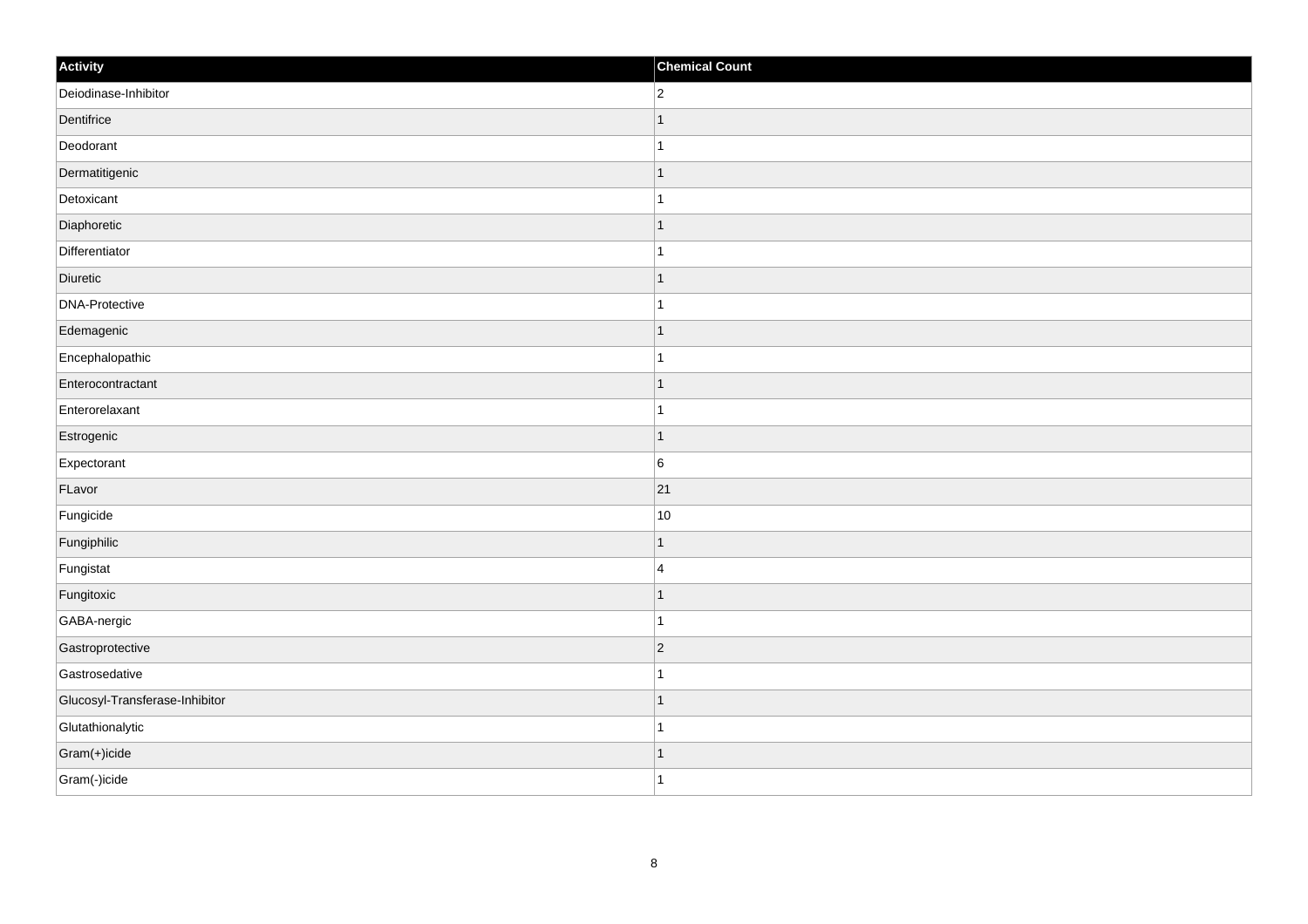| Activity                           | <b>Chemical Count</b> |
|------------------------------------|-----------------------|
| GST-Inducer                        | $\vert$ 1             |
| Hallucinogenic                     |                       |
| Hepatoprotective                   | $\overline{4}$        |
| Hepatotonic                        |                       |
| Hepatotoxic                        | $\overline{2}$        |
| Herbicide                          | $\overline{7}$        |
| HIF-1alpha-Inhibitor               | -1                    |
| Histaminic                         | 1                     |
| Hyaluronidase-Inhibitor            |                       |
| Hypnotic                           |                       |
| Hypocholesterolemic?               |                       |
| Hypotensive                        | $\overline{c}$        |
| Hypothermic                        | $\vert$ 2             |
| ICAM-1-Inhibitor                   |                       |
| <b>IKK-Inhibitor</b>               | ٠                     |
| Immunomodulator                    | $\overline{c}$        |
| Immunostimulant                    |                       |
| Immunosuppressant                  |                       |
| Inflammatory                       | 1                     |
| iNOS-Inhibitor                     |                       |
| Inotropic                          |                       |
| Insecticide                        | $\bf 8$               |
| Insectifuge                        | 13                    |
| Insectiphile                       | -1                    |
| Interleukin-6-Inhibitor            | $\vert$ 2             |
| Iodothyronine-Deiodinase-Inhibitor |                       |
| Irritant                           | 13                    |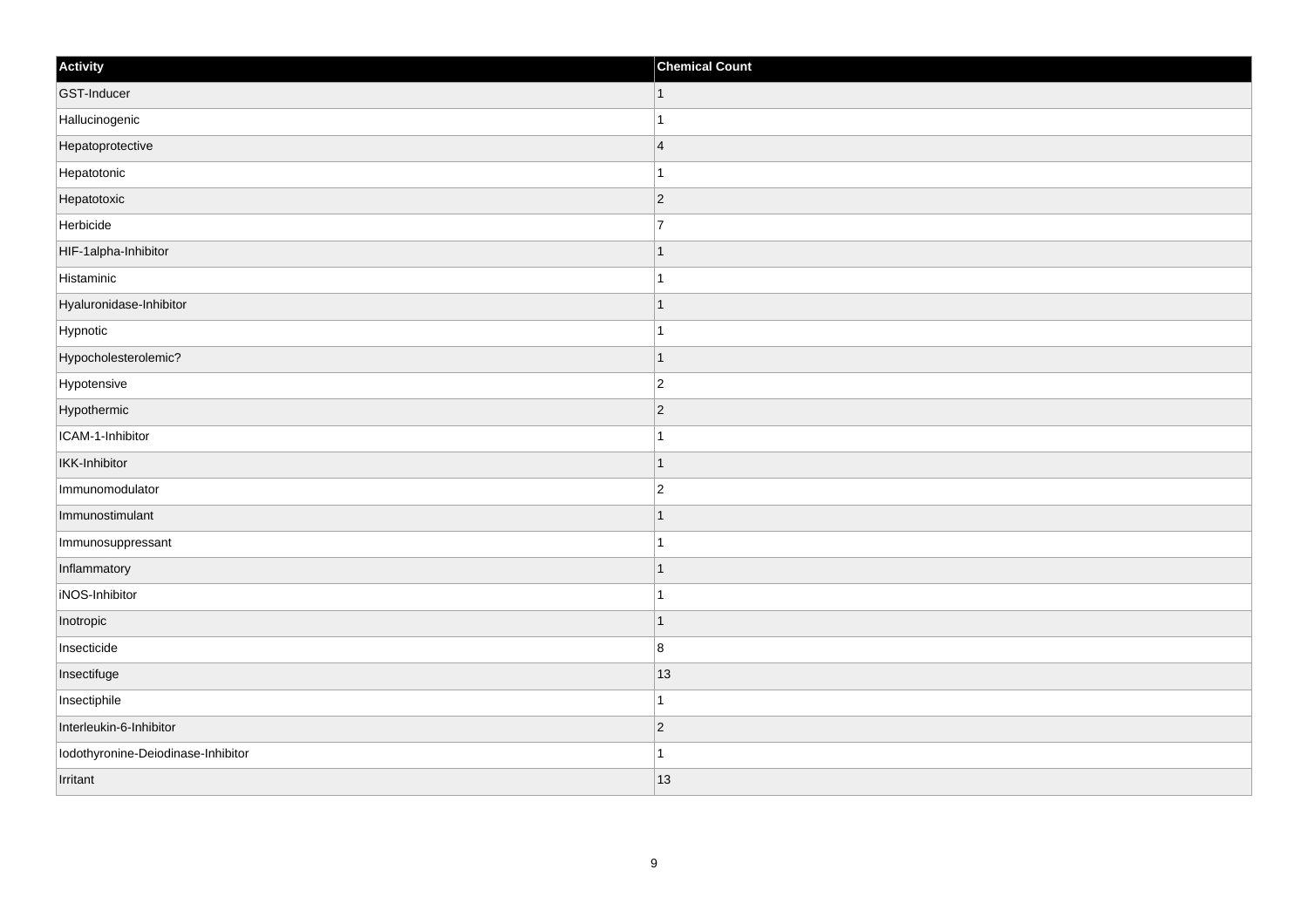| Activity                          | <b>Chemical Count</b>    |
|-----------------------------------|--------------------------|
| Larvicide                         | 3                        |
| Laxative                          |                          |
| Lipolytic                         |                          |
| Lipoxygenase-Inhibitor            | $\vert$ 2                |
| MAO-Inhibitor                     | $\overline{2}$           |
| MAPK-Inhibitor                    |                          |
| Mosquitocide                      |                          |
| Mosquitofuge                      |                          |
| Motor-Depressant                  | $\overline{3}$           |
| Musculotropic                     | 1                        |
| Mutagenic                         | $\overline{3}$           |
| Myorelaxant                       | $\overline{5}$           |
| NADH-Oxidase-Inhibitor            |                          |
| Narcotic                          |                          |
| Nematicide                        | $\boldsymbol{8}$         |
| Nephrotoxic                       | $\overline{\phantom{a}}$ |
| Neurodepressant                   | 1                        |
| Neurogenic                        |                          |
| Neuropathogenic                   |                          |
| Neuroprotective                   |                          |
| Neurotoxic                        | $\overline{c}$           |
| NF-kB-Inhibitor                   |                          |
| NO-Genic                          |                          |
| NO-Synthase-Inhibitor             |                          |
| Nociceptive                       | -1                       |
| Nodulation-Signal                 | -1                       |
| Ornithine-Decarboxylase-Inhibitor | 3                        |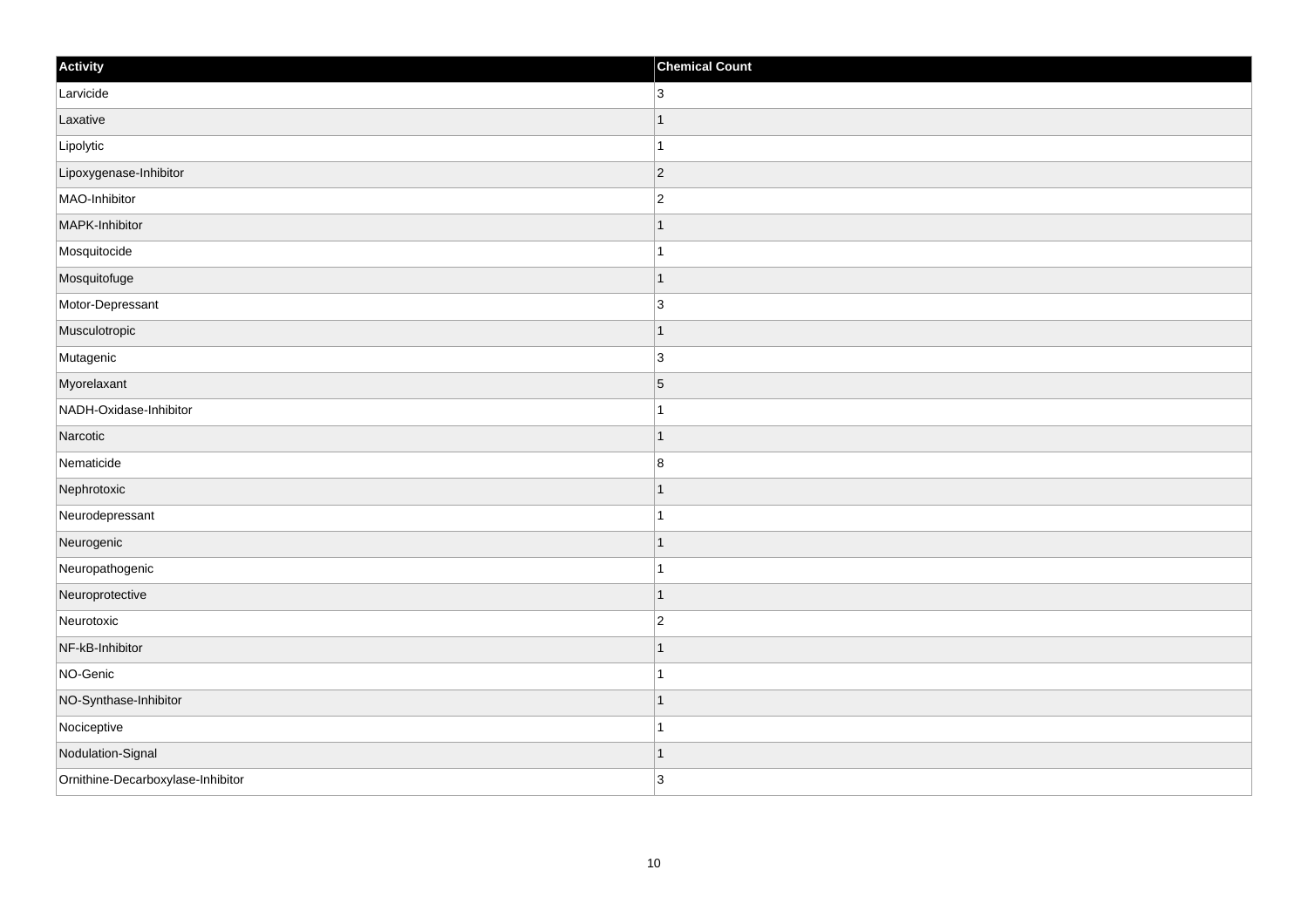| Activity                      | <b>Chemical Count</b> |
|-------------------------------|-----------------------|
| Ozone-Scavenger               | $\vert$ 1             |
| P21-Inducer                   |                       |
| P450-2B1-Inhibitor            | $ 2\rangle$           |
| P450-Inducer                  | $\overline{2}$        |
| Pediculicide                  |                       |
| Perfume                       |                       |
| Perfumery                     | 22                    |
| Peristaltic                   | 1                     |
| Pesticide                     | 27                    |
| Pheromone                     |                       |
| Photosensitizer               |                       |
| PKC-Inhibitor                 |                       |
| Plasmodicide                  | -1                    |
| Polyamine-Synthesis-Inhibitor | 1                     |
| Preservative                  |                       |
| Progestational                |                       |
| Prooxidant                    |                       |
| Protein-Kinase-C-Inhibitor    |                       |
| Protisticide                  |                       |
| Psychoactive                  | -1                    |
| Psychotropic                  |                       |
| PTK-Inhibitor                 |                       |
| Pulifuge                      | 1                     |
| Pulmonotoxic                  | $\overline{c}$        |
| Quinone-Reductase-Inducer     |                       |
| Radioprotective               | $\overline{2}$        |
| Refrigerant                   |                       |